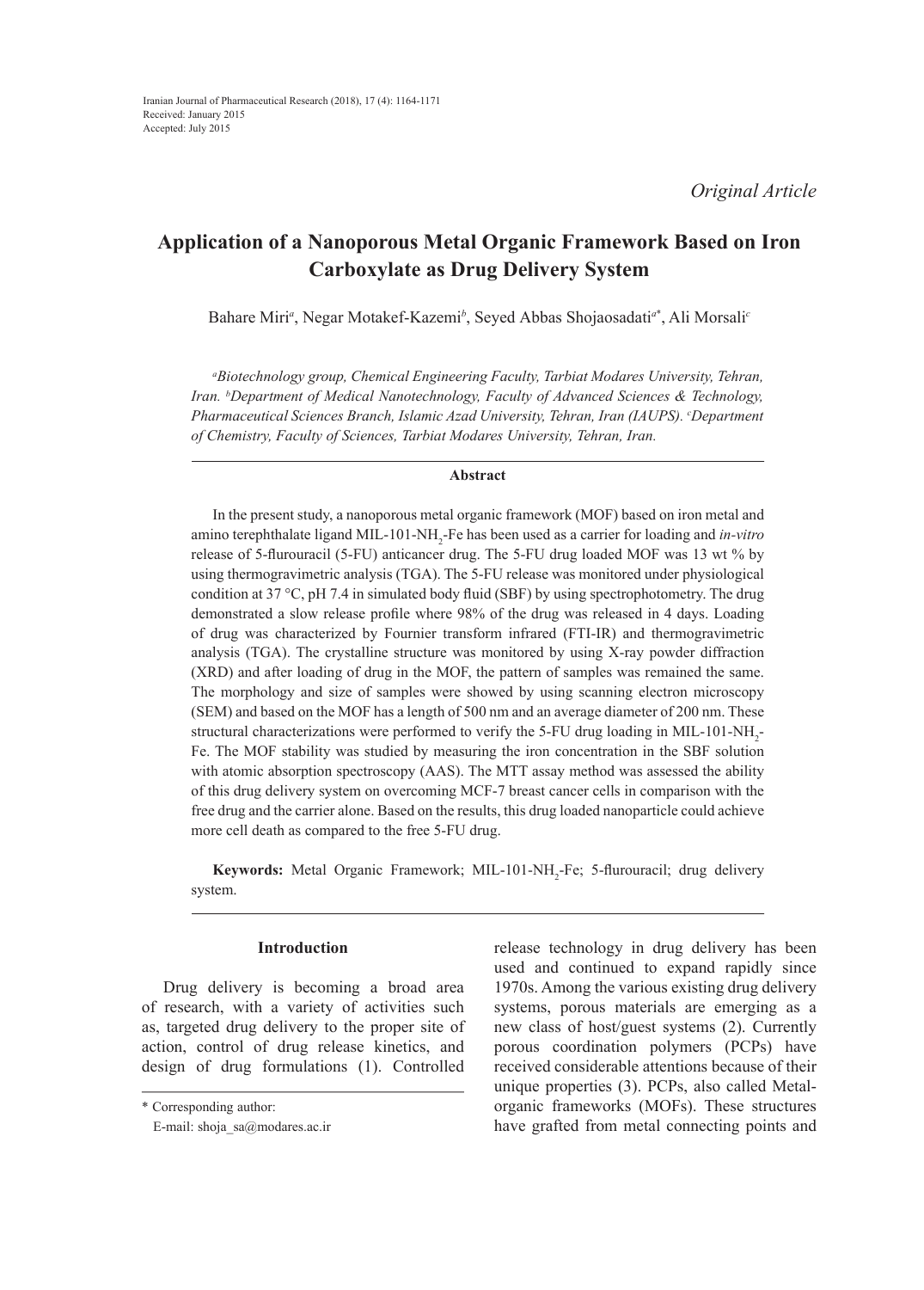organic bridging ligands (3,4 ). In recent years, MOFs wildly have been studied as absorbent for molecule separation (5), catalyst (6), optical (7), luminescent (8), magnetic (9) and electronic (10). Recently, the potential application of these materials in biomedical fields such as drug delivery attracted the attention (11). Among the tens of thousands of known MOFs, the MIL family has built from trivalent metal centers and dicarboxylate bridging ligands attracted attention because of their enhanced stability, enormous porosity, and very large pores (12).

The 5-FU drug is anticancer drug for the treatment of breast cancer. 5-FU is a thymidylate synthase inhibitor that principally acts on the synthesis of DNA. However, the medical applications are limited due to factors such as short half-life, wide distribution, and various side effects in body. To overcome these limitations, the study on drug delivery systems has been carried out for 5-FU (13). In this study, we used the nanoporous MIL-101-NH<sub>2</sub>-Fe as a carrier for loading the 5-FU as anticancer drug. We expect that the MOF based on iron carboxylate considered in this work with having appropriate surface area and pore size can be a substantial amount of drug loading and release is controlled. For this purpose, experiments verification presence of the drug in the structure in form of quantitative and qualitative was performed. Then, by using the MTT test toxic effects of produced samples on the cell line (MCF7) were investigated.

### **Experimental**

# *Materials*

Iron (III) chloride hexahydrate (FeCl<sub>3</sub>·6H<sub>2</sub>O), amino terephthalate  $(NH_2-H_2BDC)$ , N,Ndimethyl-formamide (DMF) were purchased from Merck (Darmshtadt Germany), and the 5-fluorouracil was obtained from Sigma (Steinheim, Germany).

#### *Synthesis of Fe-MIL-101-NH*<sub>2</sub>

The porous MOF Fe-MIL-101-NH<sub>2</sub> was synthesized by mixing of 0.225 g (1.242 mmol) of  $NH<sub>2</sub>-H<sub>2</sub>BDC$  in 7.5 mL of DMF with a solution of 0.675 g (2.497 mmol) of  $FeCl<sub>3</sub>·6H<sub>2</sub>O$ in 7.5 mL of DMF. The product was prepared

under solvothermal condition in a stainless steel autoclave for 24 h at 110  $^{\circ}$ C (14). The reaction product was separated by filtration and the crystals washed with DMF and chloroform to remove any residual metal and ligand from product. Then the MOF dried at ambient conditions at 150  $^{\circ}$ C for 15 h (15).

#### *The 5-FU drug loading*

The 5-FU loading in Fe-MIL-101-NH<sub>2</sub> was carried out by suspension of MOF in drug solution. 120 mg of drug was added to 10 mL of deionized water, and 60 mg Fe-MIL-101-NH<sup>2</sup> was added to drug solution with weight ratio of 2:1 (drug/MOF). The resulting product was retained under stirring at room temperature for 24 h (13). The drug loaded MOF were centrifuged (14000 rpm) for 10 min at room temperature and washed with deionized water to remove any residual adsorbed drug on the foreign surface. The sample was dried in vacuum conditions at 60 °C. The drug release from MOF was performed by UV-vis spectroscopy at 266 nm to determine the amount of drug loading effecting and entrapment efficiency. The drug calibration curve was also determined at room temperature by mesurment of absorbance.

#### *Chemical characterization*

FTIR spectra were collected from KBr matrix utilizing a Shimadzuir 460 and used to confirm the drug presence within the MOF matrix. XRD patterns were obtained in a Philips Company X'pert diffractometer with monochromated Cu-Ka radiation. The XRD patterns were used to confirmation of the maintenance of sample crystal structure. The Brunauer–Emmett–Teller (BET) analyses were recorded on Belsorp-mini II Japan, and used to determine the specific surface area, pore size and volume. The TGA analysis was carried out in the temperature range at 20– 700 °C under nitrogen gas flow at a heating rate of 10 °C min–1. The TGA analysis was determined the chemical composition of samples and the amount of incorporated drug in the MOF matrix. The SEM images were used on (Philips XL 30) with gold coating for structural analysis of samples. Atomic absorption spectroscopy (AAS) was used to measure the iron concentration in the SBF solution. The supernatant SBF solution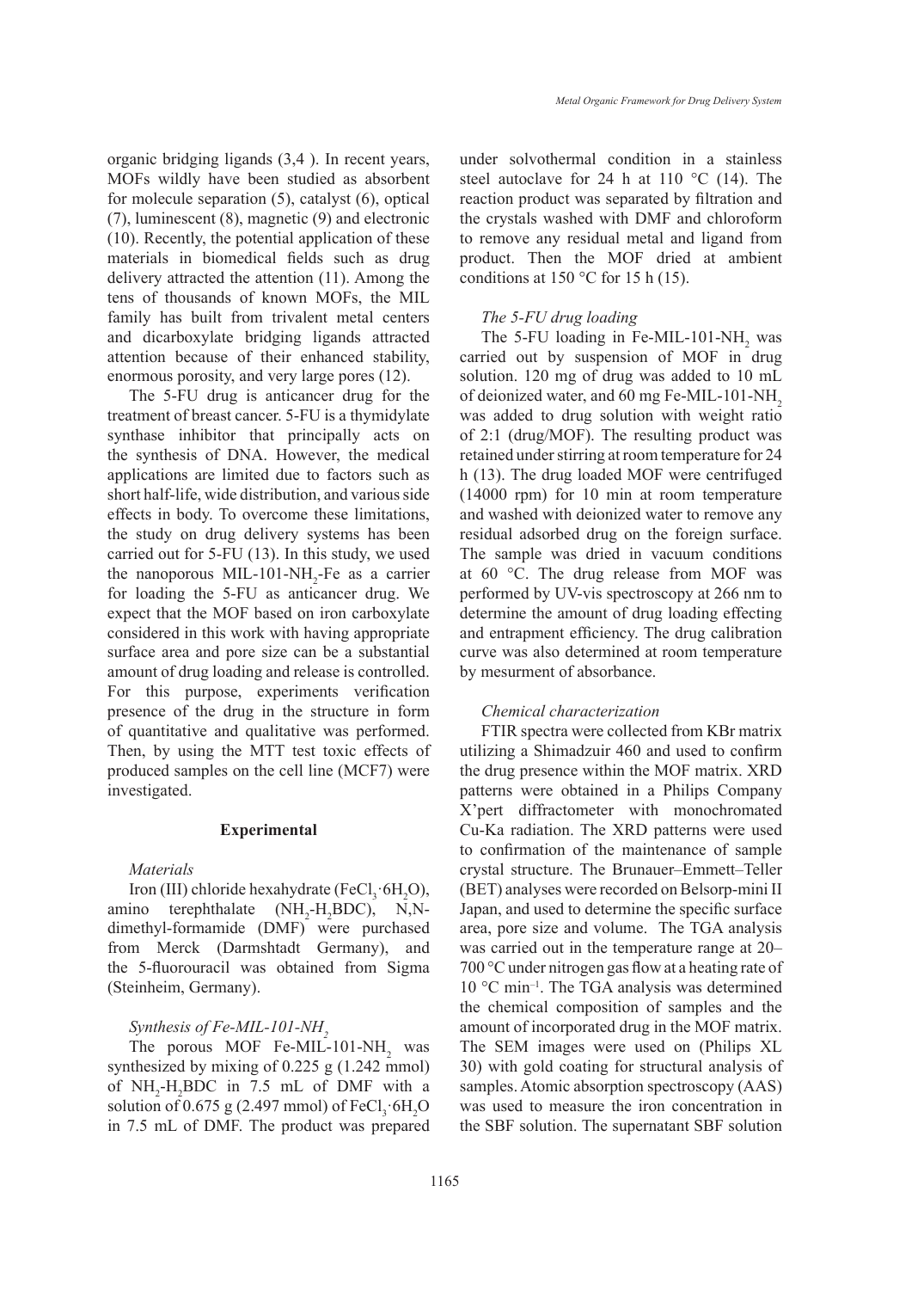

**Figure 1.** FTIR spectra of pure 5-FU (A), the Fe-MIL-101(NH<sub>2</sub>) (B), 5-FU loaded Fe-MIL-101(NH<sub>2</sub>) (C).

was discarded, and resuperseded with deionized water to measurement residual iron.

### *In-vitro delivery study*

100 mg of drug-loaded MOF was added into a vial containing 2 mL of SBF with pH 7.4 at 37 °C. At predetermined time intervals, 2 mL of the fresh SBF was replaced and the withdrawn medium was used for determining the drug concentration. The 5-FU concentration was analyzed by UV–vis spectroscopy at 266 nm. The *in-vitro* release study was continued until no interaction of MOF and drug. 5-FU drug in the withdrawn SBF solution was detected. The 5-FU drug release was performed in duplicate.

# **Results and Discussion**

# *FTIR spectroscopy*

MOF and drug FTIR spectra were performed before and after drug loading in the range of 400- 4000  $\lambda$ <sup>-1</sup>. The FTIR spectrum of Fe-MIL- $101(NH<sub>2</sub>)$  is shown in Figure 1B. The packs of C–H aromatic bands, stretching vibration bands of C-O symmetric and asymmetric of carboxylate in the presence of 2-aminoterfetalat anions, remained DMF molecules in the sample are assigned at 3426, 1435 and 1580, 1620 cm-1 respectively. According to literature survey, the peak at 2370 cm<sup>-1</sup> in samples related to  $CO_2$ ,

which exist in environment (15). The FTIR ment residual iron. Spectrum of 5-FU drug is shown in Figure 1A. The N-H amin bonds in 5-FU drug are shown in  $\frac{1}{2}$   $\frac{1}{2}$   $\frac{1}{2}$   $\frac{1}{2}$   $\frac{1}{2}$   $\frac{1}{2}$   $\frac{1}{2}$   $\frac{1}{2}$   $\frac{1}{2}$   $\frac{1}{2}$   $\frac{1}{2}$   $\frac{1}{2}$   $\frac{1}{2}$   $\frac{1}{2}$   $\frac{1}{2}$   $\frac{1}{2}$   $\frac{1}{2}$   $\frac{1}{2}$   $\frac{1}{2}$   $\frac{1}{2}$   $\frac{1}{2}$   $\frac{1}{2$ g-loaded MOF was added into with high intensity at 1390 and 1580 cm<sup>-1</sup> in Fe-MIL-101(NH<sub>2</sub>) and 1605 and 1720 cm<sup>1-</sup> in  $\frac{2}{\pi}$  marked peaks of drug do not indicate change in the spectrum of  $\frac{1}{2}$  of  $\frac{1}{2}$  of  $\frac{1}{2}$  of  $\frac{1}{2}$  of  $\frac{1}{2}$  of  $\frac{1}{2}$  of  $\frac{1}{2}$  of  $\frac{1}{2}$  of  $\frac{1}{2}$  of  $\frac{1}{2}$  of  $\frac{1}{2}$  or  $\frac{$ as replaced and the withdrawn in the MOF is shown in Figure 1C. Based on ed for determining the drug the results, the FTIR experiment was confirmed qualitatively loaded drug in the sample. Also a -vis spectroscopy at 266 nm. small shift of FTIR peaks could be related to the interaction of MOF and drug.

### *XRD diffraction*

The crystal structures of the samples were investigated in the range of 5 to 30° (2θ) by XRD analysis. In Figure 2 the XRD pattern is showed for Fe-MIL-101(NH<sub>2</sub>) (Figure 2 A), the 5-FU loaded Fe-MIL-101( $NH<sub>2</sub>$ ) (Figure 2 B) and pure 5-FU drug (Figure 2 C). Based on the results marked peaks of drug do not indicate change in the specific bands of framework after the 5-FU drug loading. Because the drug with the size of 0.5 nm placed within the cavities and channels of porous framework with pore size 2.9 - 3.4 nm. Hence the possibility of taking the drug together within a cavity of MOF limited and also the crystalline property of drug after dissolution in water is decreases partially. In fact the crystalline structure of the MOF was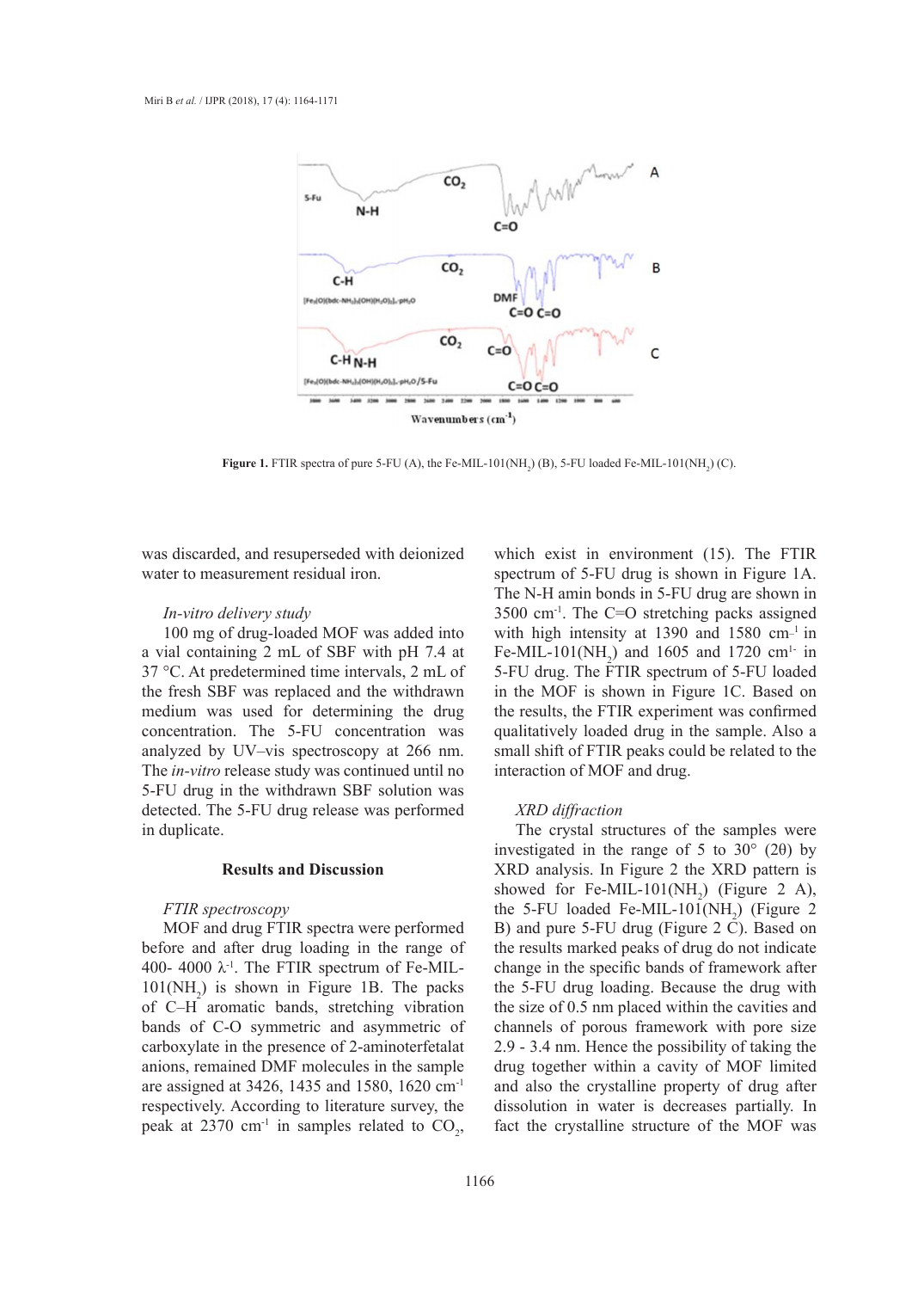

**Figure 2.** (A) XRD of Fe-MIL-101(NH<sub>2</sub>), (B) the 5-FU loaded Fe-MIL-101(NH<sub>2</sub>), (C) 5-FU.

maintained after drug loading.

## *TGA analysis*

TGA analysis was used by heating samples at a temperature to 700 °C with constant rate of 10 °C /min in an inert atmosphere in the presence of nitrogen gas. Four areas of weight loss were observed for the loaded drug sample. The TGA analysis related to the loss of DMF between 100 and 200  $\degree$ C (38%), the loss of respectively.

5-FU between 200 and 300 °C (13%), and the degradation of the  $NH<sub>2</sub>$ -bdc ligand between  $\frac{1}{300}$  to 510 (49%) that this step in TGA analysis corresponded to the decomposition of linkers. relativishs was ased by heating samples corresponded to the decomposition of finiters.<br>Imperature to 700 °C with constant rate According to the results of TGA analysis based  $\degree$ C /min in an inert atmosphere in the on weight loss, the amount of 5-FU drug in the sample was determined about  $13\%$  (w/w) ere observed for the loaded drug sample. (Figure 3). The TGA analysis of MOF and 5-FU loaded MOF are shown in Figure 3 A and B respectively.



**Figure 3.** TGA analysis of Fe-MIL-101(NH<sub>2</sub>) (A) and 5-FU-loaded Fe-MIL-101(NH<sub>2</sub>) (B).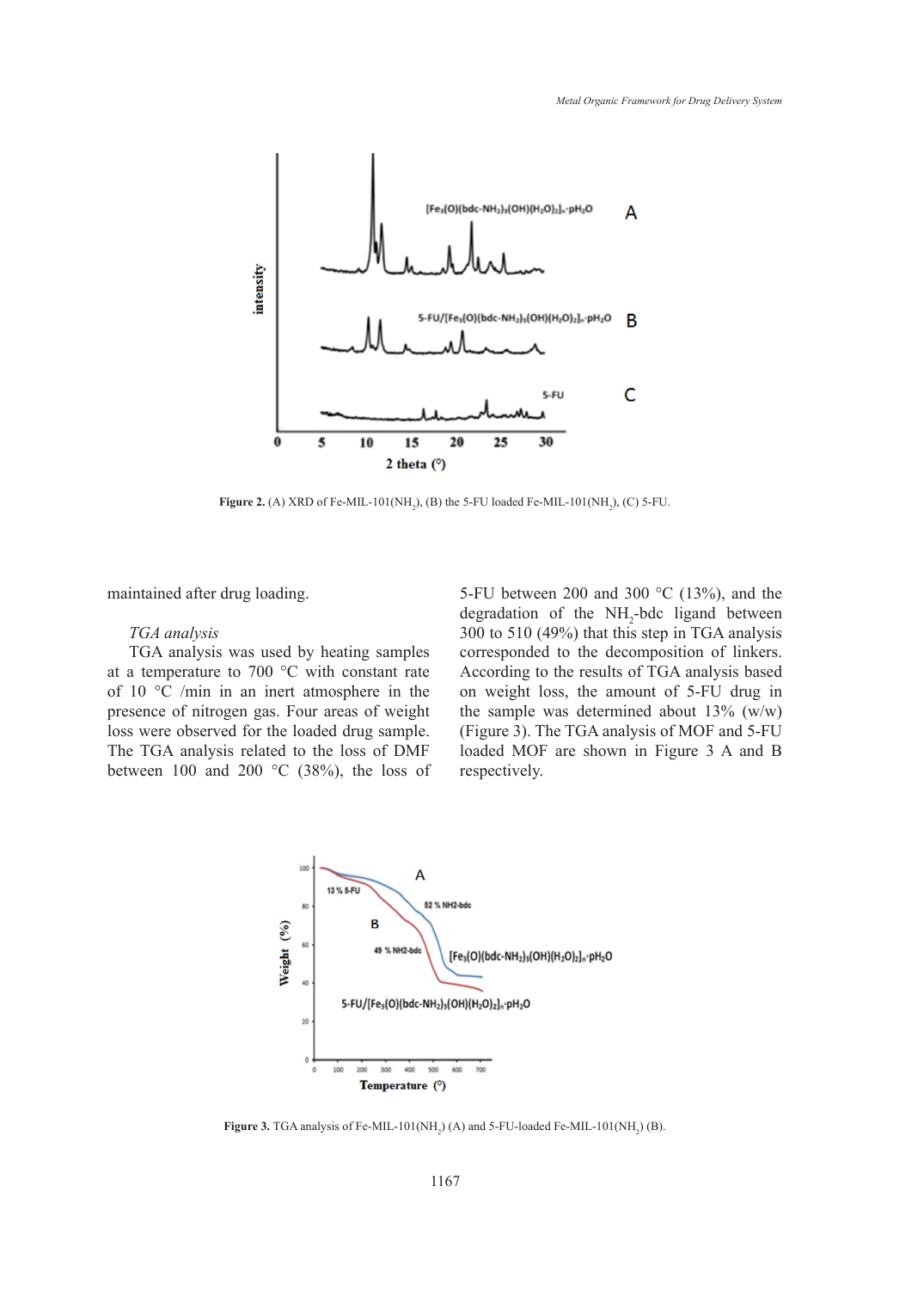

**Figure 4.** FE-SEM image of 5-FU- Fe-MIL-101(NH<sub>2</sub>) (A), Fe-MIL-101(NH<sub>2</sub>) on the SBF solution (B) and Fe-MIL-101(NH<sub>2</sub>) (C).

#### *SEM microscopy*

The SEM results was investigated the morphology and size of MOF and drug-loaded MOF and MOF on the SBF solution. Based on this result the crystal structure of MOF is hexagonal and the MOF has a length of 500 nm and an average diameter of 200 nm (Figure 4). The SEM images of MOF, 5-FU loaded MOF and drug release from 5-FU loaded MOF are shown in Figure 4 C, B, and A respectively. Based on result SEM images the size, crystal (Figure structure, and morphology are reminded.

#### *Nitrogen adsorption*

Surface area of samples was determined by

 $N_2$  adsorption. The Brunauer–Emmett–Teller (BET) analysis is used to evaluate the storage possibility of molecules in the pores and channels of MOF. The holes diameter and distribution are measured by Barret, Joyner and Halenda (BJH) xagonal and the MOF has a length of 500 nm model. The surface area of MOF was obtained 1486/65  $\text{m}^2/\text{g}$  based on BET analysis (Figure EXEM images of MOF, 5-FU loaded MOF  $=$  5). The average pore size was measured 2/9-3/4 nm based on BJH analysis that corresponded to In the results previously reported for this structure of this structure of this structure distribution in Figure 4 C, B, and A respectively. the results previously reported for this structure (Figure 6). Accordingly, this MOF with pore sizes larger than  $2 \text{ nm}$  is placed in categories of meso-porous material (porous materials with  $\sim$  3.5%) (4.6%) and based on BJH and correspondent to the to the the to the the that correspondent to the to the to the to the to the to the to the to the to the to the to t pore sizes 2-50 nm) (16) and is appropriated for Surface area of samples was determined by loading of the small molecule drugs such as 5-



**Figure 5.** Nitrogen isotherm of Fe-MIL-101 $(NH_2)$ .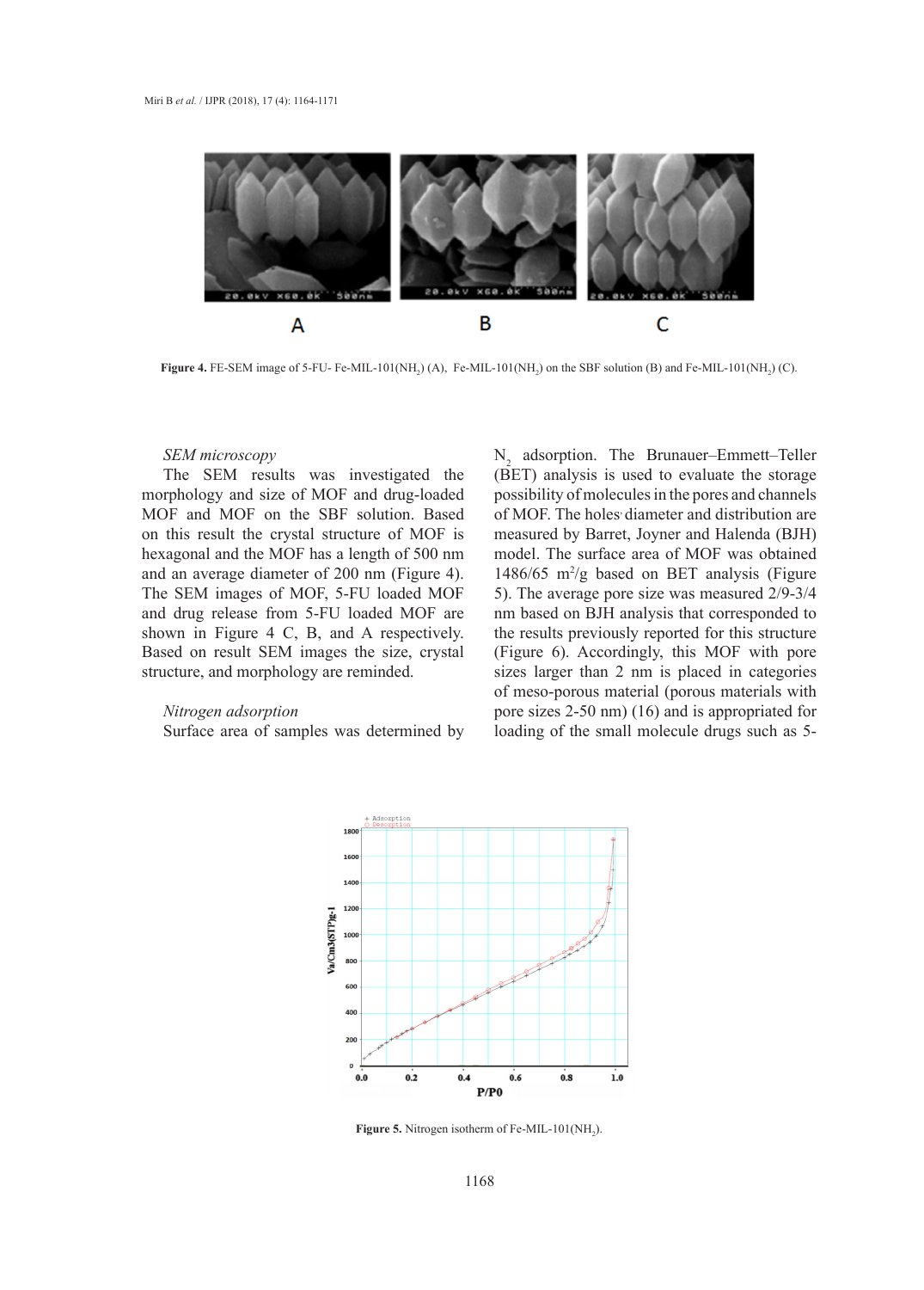

**Figure 6.** BJH pore size distribution from the adsorption and desorption branch of the isotherm of Fe-MIL-101(NH<sub>2</sub>).

FU with an average size of 0.5 nm.

## *Release study*

According to the profile release in Figure 7, 98% of the drug was excluded in the 4 days period from the MOF. In the first hours, the burst drug release was observed, that can be attributed to the drug in its free form and unabsorbed drug within the framework. After the burst release, step of release until the fourth day of release, which can define the grap derivery cannot be important of  $5-FU$  was excluded in two steps from framework. First step of release in the second day is due to Stability test of MOF the withdrawal of 5-FU drug because of weaker interaction such as van der Waals forces. Second step of release until the fourth day is due to the withdrawal of 5-FU drug because of strong

interactions such as hydrogen bonding between drug and ligand. In this study the prolonged distribution of the profile release in  $\frac{1}{2}$  drug and ligand. In this study the prolonged study  $5-FU$  release from Fe-MIL-101(NH<sub>2</sub>) showed this carrier to be suitable for drug delivery the drug was excluded in the 4 days application. According to the only available is the MOF. In the first hours, the burst report, the short delivery time of 48 h for drug  $\frac{1}{2}$ 5-FU incorporated in the Cu-BTC MOF (13), in its free form and unabsorbed drug be application of Fe-MIL-101(NH<sub>2</sub>) framework as the nano drug delivery carrier is important.

#### *Stability test of MOF*

The degradation behavior of MOF was such as van der Waals forces. Second investigated by measuring the iron concentration ease until the fourth day is due to with AAS at  $213.9$  nm. Sampling was performed at specific time intervals which were similar to



**Figure 7.** Percentage of the cumulative drug release from 5-FU-loaded Fe-MIL-101(NH<sub>2</sub>), in SBF pH 7.4 at 37 °C.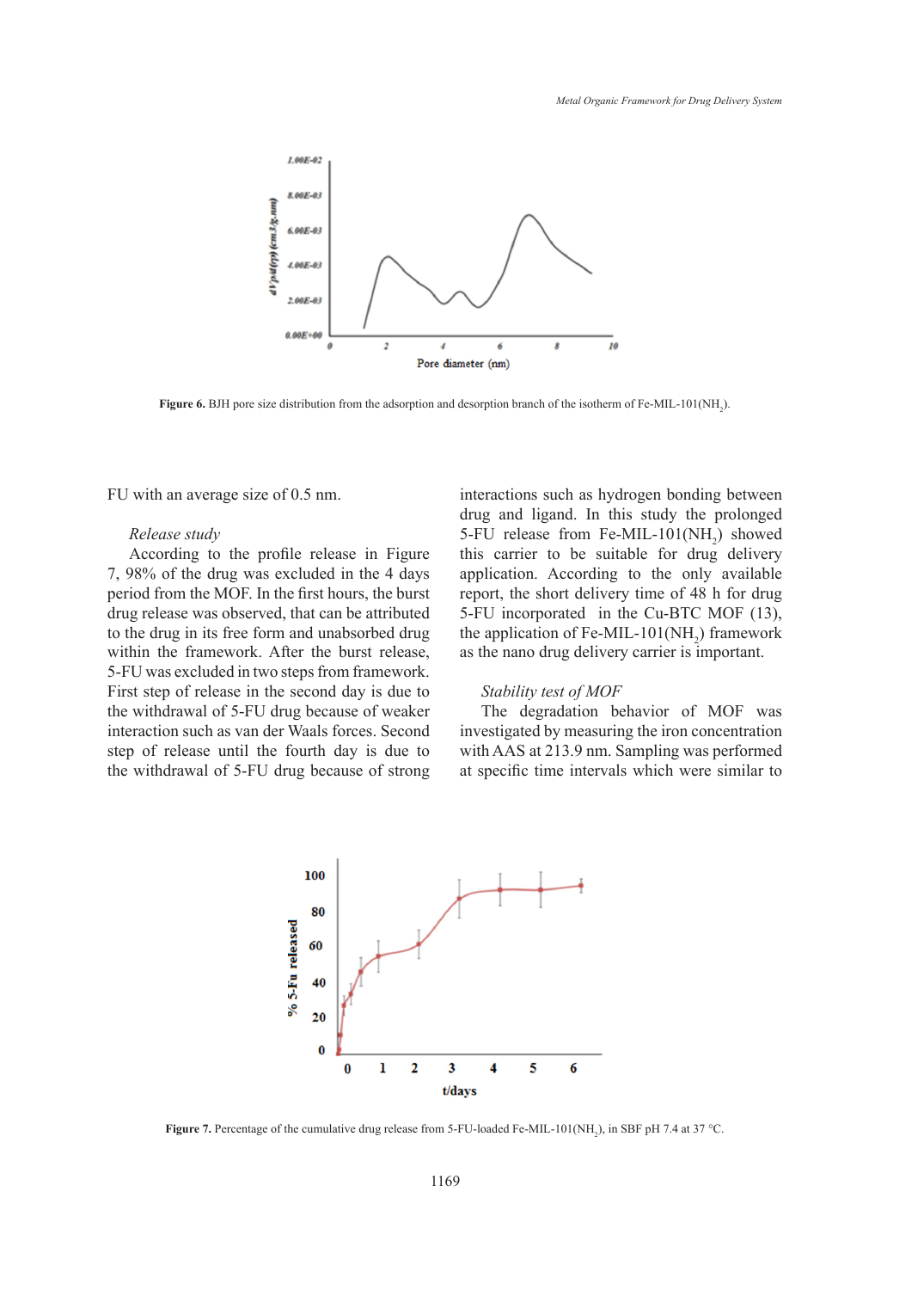

Figure 8. In-vitro results for three drug delivery systems with (60 µLl/well) concentration againts MCF 7 cell line: 5-FU = the drug untreated MCF 7 cells were considered as control. This assay were performed in triplicate(n = 3, mean  $\pm$  SD). 5-Fluorouracil was added directly; MOF = only nanoparticles were added; MOF-5-FU = nanoparticles loaded by 5-Fluorouracil;

drug discovery study at room temperature. Based on the results, 3% of the total iron was released owing to the MOF degradation that this amount was very small, therefore this MOF is stable in the SBF solution.

# *MTT test*

The MTT test is one of the methods to evaluate the toxicity and this colorimetric method is based on revive and broken yellow crystals tetrazolium to purple formazan in mitochondria of living cells (17, 18). The efficacy of free nanoparticle, drug, and nanoparticle-containing drug were **Acknowledgments** investigated for their ability to eliminate breast cancer MCF-7 cells in 72 h by cell culture The financial support of this research b experiment. Based on the results in Figure 8, the number of living cancer cells by nanoparticles containing drug is less than the free drug and **References** nanoparticles and the highest cell death (lowest viability) in case of MOF-5-FU was indicated. formazan in mitochondria of living for drug loading procedure into the MOF.

#### **Conclusion**

In this study, the good and prolonged profile release of 5-FU loaded into the Fe-MIL- $101-NH<sub>2</sub>$  exhibited the potential application of MOF as suitable drug carrier. The 5-FU delivery was monitored for 4 days at 37 °C, pH 7.4 in SBF solution. The presence of drug in the MOF was confirmed by FTIR spectrum and TGA analysis. The 5-FU drug content in samples was determined by TGA analysis to be

13% (W/W). The XRD patterns were showed remained crystalline structure after drug loading in the MOF. By AAS, the stability of MOF n was showed stable in aqueous solutions with investigating iron concentration. Also the MTT assay confirmed the performance of the MOF in order to eliminate the cancer cells. The objective T test is one of the methods to evaluate of the present study was to develop 5-FU drug delivery application of Fe-MIL-101-NH<sub>2</sub>. In this nd broken yellow crystals tetrazolium study we successfully developed a novel carrier

## **Acknowledgments**

The financial support of this research by TMU Based on the results in Figure 8, the and (nanotechnology council) are appealed.

#### **References**

- $(1)$  Ma Z and Moulton B. Recent advances of discrete coordination complexes and coordination polymers in drug delivery. *Coord. Chem. Rev*. (2011) 255: 1623- 1641.
- Ahuja G and Pathak K. Porous carriers for controlled/ (2) modulated drug delivery. *Indian J. Pharm. Sci*. (2009) 71: 599.
- MacGillivray LR. (ed.) Metal-Organic Frameworks: (3) design and application. John Wiley and Sons Inc, New York (2010).
- Huxford RC, Della Rocca J and Lin W. Metal–organic (4) frameworks as potential drug carriers. (2010) 14: 262- 268.
- (5) Li JR, Kuppler RJ and Zhou HC. Selective gas adsorption and separation in metal–organic